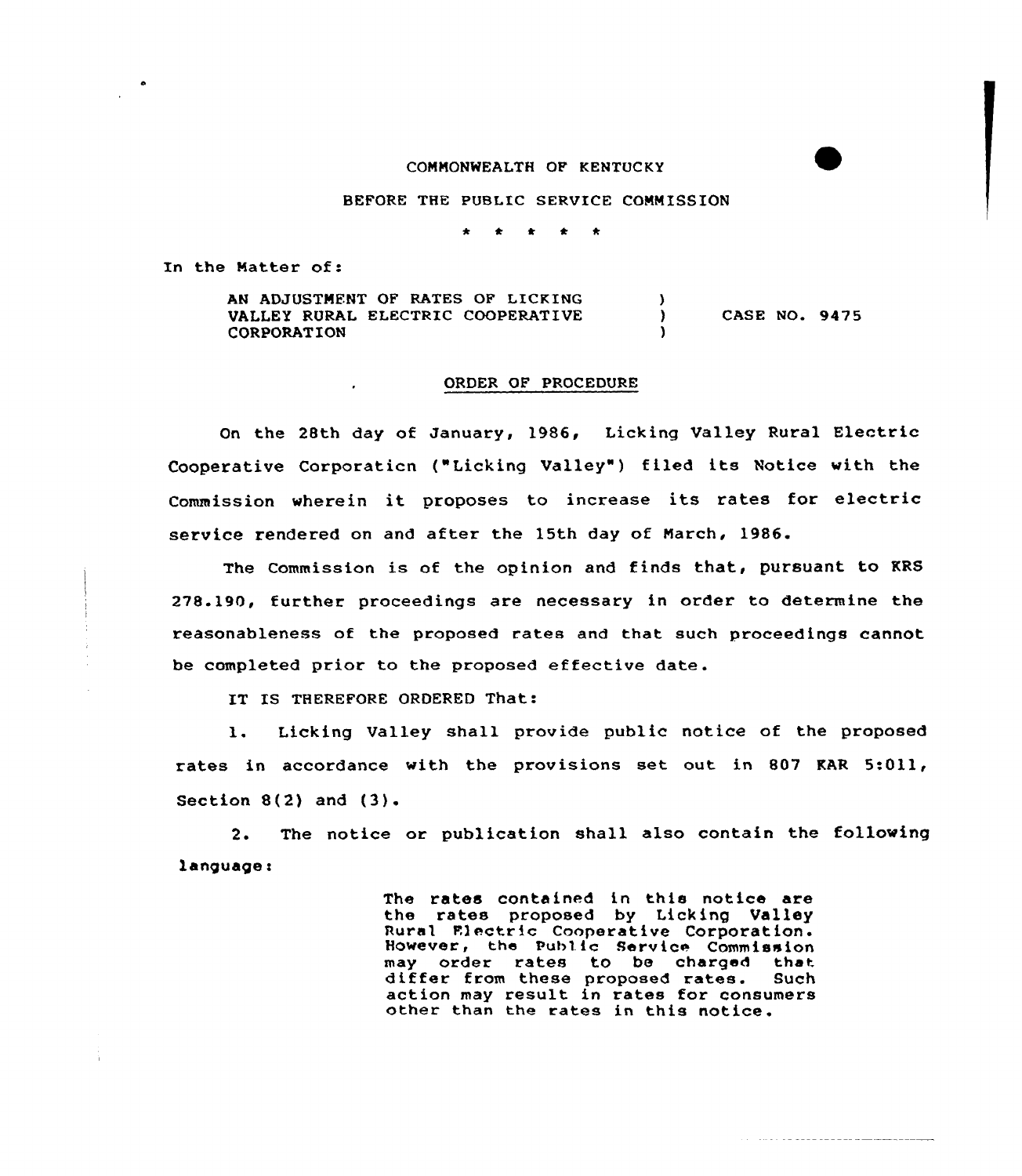3. The procedural schedule listed in Appendix <sup>A</sup> shall be followed.

4. All requests for information and responses thereto shall be appropriately indexed. All responses shall include the name of the witness who will be responsible for responding to the questions related ta the information provided, with copies to all parties of record and 12 copies to the Commission.

5. Licking Valley shall give natice af the hearing in accordance with the provisions set out in 807 RAR 5:011, Section 8(5).

6. Notions for extensions of time with respect to the schedule herein shall be made in writing and will be granted only upon a showing of compelling reasons.

7. Nothing contained herein shall prevent the Commission from entering further Orders in this matter.

Done at Frankfort, Kentucky, this 12th day of March, 1986.

PUBLIC SERVICE CONNISSION

Pulard D. / Jeman p

ATTEST:

Secretary